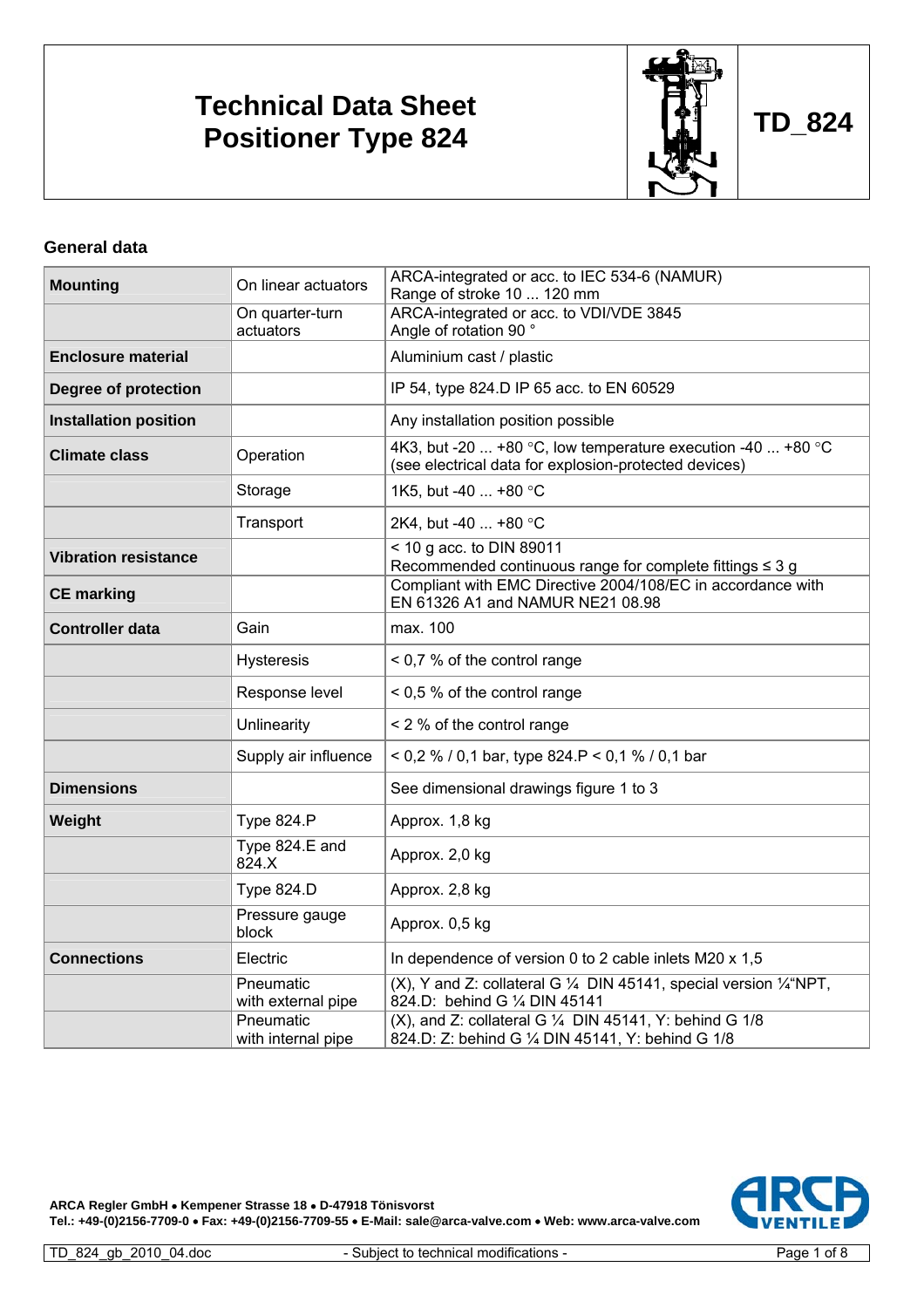# **Technical Data Sheet Positioner Type 824 CONSUMING THE RESIDENCE POSITION RESIDENCE TD\_824**



### **Pneumatic data**

| Inlet air pressure |             | $1,46$ barg                                                                                                   |
|--------------------|-------------|---------------------------------------------------------------------------------------------------------------|
| Air quality        | Solids      | ISO 8573-1 Class 2 (particle size $\leq$ 1 µm, particle density<br>≤ 10 mg/Nm <sup>3</sup> )                  |
|                    | Dew point   | ISO 8573-1 Class 2 (-40 °C, min. 20 K below ambient temperature,<br>low temperature execution $\leq$ - 50 °C) |
|                    | Oil content | ISO 8573-1 Class 2 ( $\leq$ 0.1 mg/Nm <sup>3</sup> )                                                          |
| Air consumption    |             | $\leq$ 0,6 Nm <sup>3</sup> /h, type 824.P $\leq$ 0,5 Nm <sup>3</sup> /h during stationary operation           |
| <b>Flow rate</b>   |             | ∣ 6 Nm <sup>3</sup> /h at 1,4 barg                                                                            |

### **Explosion protection basic device**

| <b>Explosion protection</b>                | Intrinsically safe<br>zone $1+2$ (gas) | II 2 G EEx ia IIC T6<br>EC type-examination certificate TÜV 99 ATEX 1487X      |                                             |  |  |  |  |  |
|--------------------------------------------|----------------------------------------|--------------------------------------------------------------------------------|---------------------------------------------|--|--|--|--|--|
|                                            | Flame-proof                            | II 2 G EEx d IIC T4/T5/T6<br>EC type-examination certificate DMT 02 ATEX E121X |                                             |  |  |  |  |  |
| Internal capacitance                       |                                        | Negligible                                                                     |                                             |  |  |  |  |  |
| Internal inductance                        |                                        | Negligible                                                                     |                                             |  |  |  |  |  |
| <b>Valid ambient</b><br>temperature for    | T4                                     | $-55$ $+80$ °C                                                                 | $U_0$ ≤ DC 28 V, $I_K$ ≤ 120 mA, P ≤ 3,3 W  |  |  |  |  |  |
| connection to circuits<br>with $\mathbb O$ | T5                                     | $-55 - +70$ °C                                                                 | $U_0$ ≤ DC 38,8 V, $I_K$ ≤ 60 mA, P ≤ 2,3 W |  |  |  |  |  |
|                                            | T6                                     | $-55 - + 60$ °C                                                                | $U_0$ ≤ DC 42,5 V, $I_K$ ≤ 50 mA, P ≤ 2,1 W |  |  |  |  |  |

### **Electrical / pneumatic data basic device**

|                              | Pneumatic         | Not explosion-proof     | Intrinsically safe  | Flame-proof         |
|------------------------------|-------------------|-------------------------|---------------------|---------------------|
| <b>Electrical connection</b> |                   | Figure 4                | Figure 4            | Figure 4            |
| Input signal                 | $0,2$ 1 bar       | $0/4$ 20 mA             | $0/4$ 20 mA         | $0/4$ 20 mA         |
| <b>Split ranges</b>          | $0, 2 0, 6 1$ bar | $0/4$ 10 /<br>12  20 mA | 0/410/<br>12  20 mA | 0/410/<br>12  20 mA |
| Load resistance              |                   | 170 $\Omega$            | 170 $\Omega$        | $260 \Omega$        |
| <b>Required load voltage</b> |                   | $3,4$ V                 | $3,4$ V             | 5,2V                |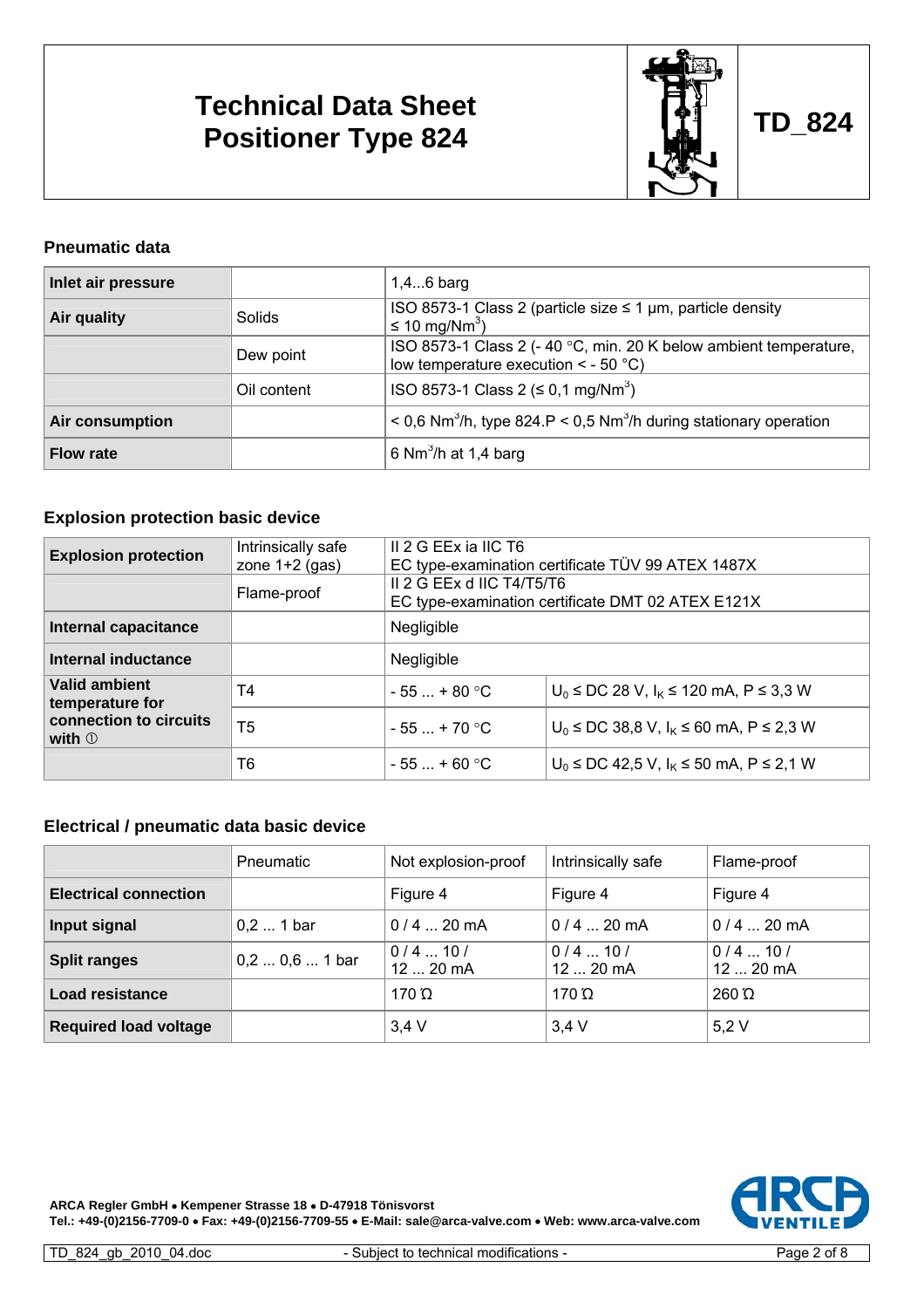# **Technical Data Sheet Positioner Type 824 CONSUMING THE RESIDENCE POSITION RESIDENCE TD\_824**



### **Electrical data options – inductive limit switches**

| <b>Version</b>               | 824.P                      | 824.E                                   | 824.X                             | 824.D |  |  |  |  |  |  |
|------------------------------|----------------------------|-----------------------------------------|-----------------------------------|-------|--|--|--|--|--|--|
|                              |                            |                                         |                                   |       |  |  |  |  |  |  |
| <b>Limit switch N</b>        | 824                        |                                         |                                   |       |  |  |  |  |  |  |
| Normal version               |                            | 2 wire connection to DIN 19234 (NAMUR), |                                   |       |  |  |  |  |  |  |
|                              |                            | for connected switching amplifier       |                                   |       |  |  |  |  |  |  |
| 2 slot initiators            |                            | Type SJ3,5-N                            |                                   |       |  |  |  |  |  |  |
| Function                     |                            | Break contact (NC, normally closed)     |                                   |       |  |  |  |  |  |  |
| <b>Hysteresis</b>            |                            | $\leq 1\%$                              |                                   |       |  |  |  |  |  |  |
| Control loop                 |                            | See connected switching amplifier       |                                   |       |  |  |  |  |  |  |
| <b>Explosion protection</b>  |                            |                                         | II 2 G EEx ia IIC T6 <sup>4</sup> |       |  |  |  |  |  |  |
| zone $1+2$ (gas)             |                            |                                         |                                   |       |  |  |  |  |  |  |
| EC type-examination          |                            |                                         |                                   |       |  |  |  |  |  |  |
| certificate                  |                            |                                         |                                   |       |  |  |  |  |  |  |
| EMC acc. to                  | EN 60947-5-2 and DIN 19234 |                                         |                                   |       |  |  |  |  |  |  |
| <b>Electrical connection</b> | Figure 5                   | Figure 5                                | Figure 5                          |       |  |  |  |  |  |  |

| <b>Limit switch SN</b>       | $824$ .                           |  |                                     |  |               |  |          | $\mathbf{2}$ |                                                     |  |
|------------------------------|-----------------------------------|--|-------------------------------------|--|---------------|--|----------|--------------|-----------------------------------------------------|--|
| Safety version               |                                   |  |                                     |  |               |  |          |              | 2 wire connection to DIN 19234 (NAMUR)              |  |
|                              |                                   |  |                                     |  |               |  |          |              | for connected switching amplifier in safety version |  |
| 2 slot initiators            |                                   |  |                                     |  | Type SJ3,5-SN |  |          |              |                                                     |  |
| Function                     |                                   |  | Break contact (NC, normally closed) |  |               |  |          |              |                                                     |  |
| <b>Hysteresis</b>            | $\leq 1\%$                        |  |                                     |  |               |  |          |              |                                                     |  |
| Control loop                 | See connected switching amplifier |  |                                     |  |               |  |          |              |                                                     |  |
| <b>Explosion protection</b>  | II 2 G EEx ia IIC T6 4            |  |                                     |  |               |  |          |              |                                                     |  |
| zone $1+2$ (gas)             |                                   |  |                                     |  |               |  |          |              |                                                     |  |
| EC type-examination          | PTB 00 ATEX 2049 X                |  |                                     |  |               |  |          |              |                                                     |  |
| certificate                  |                                   |  |                                     |  |               |  |          |              |                                                     |  |
| EMC acc. to                  | EN 60947-5-2 and DIN 19234        |  |                                     |  |               |  |          |              |                                                     |  |
| <b>Electrical connection</b> |                                   |  | Figure 5                            |  |               |  | Figure 5 |              | Figure 5                                            |  |

| <b>Limit switch E2</b>       | 824       |                                   |  |  |  |  |          |  |  |  |
|------------------------------|-----------|-----------------------------------|--|--|--|--|----------|--|--|--|
| Direct switching version     |           | 3 wire connection with integrated |  |  |  |  |          |  |  |  |
|                              |           | switching amplifier               |  |  |  |  |          |  |  |  |
| 2 slot initiators            |           | Type SB3,5-E2                     |  |  |  |  |          |  |  |  |
| Function                     |           | Make contact (NO, normally open)  |  |  |  |  |          |  |  |  |
| <b>Hysteresis</b>            |           | $\leq 1\%$                        |  |  |  |  |          |  |  |  |
| Supply voltage               | 1030 V DC |                                   |  |  |  |  |          |  |  |  |
| Max. load current            | 100 mA    |                                   |  |  |  |  |          |  |  |  |
| <b>Electrical connection</b> |           | Figure 6                          |  |  |  |  | Figure 6 |  |  |  |

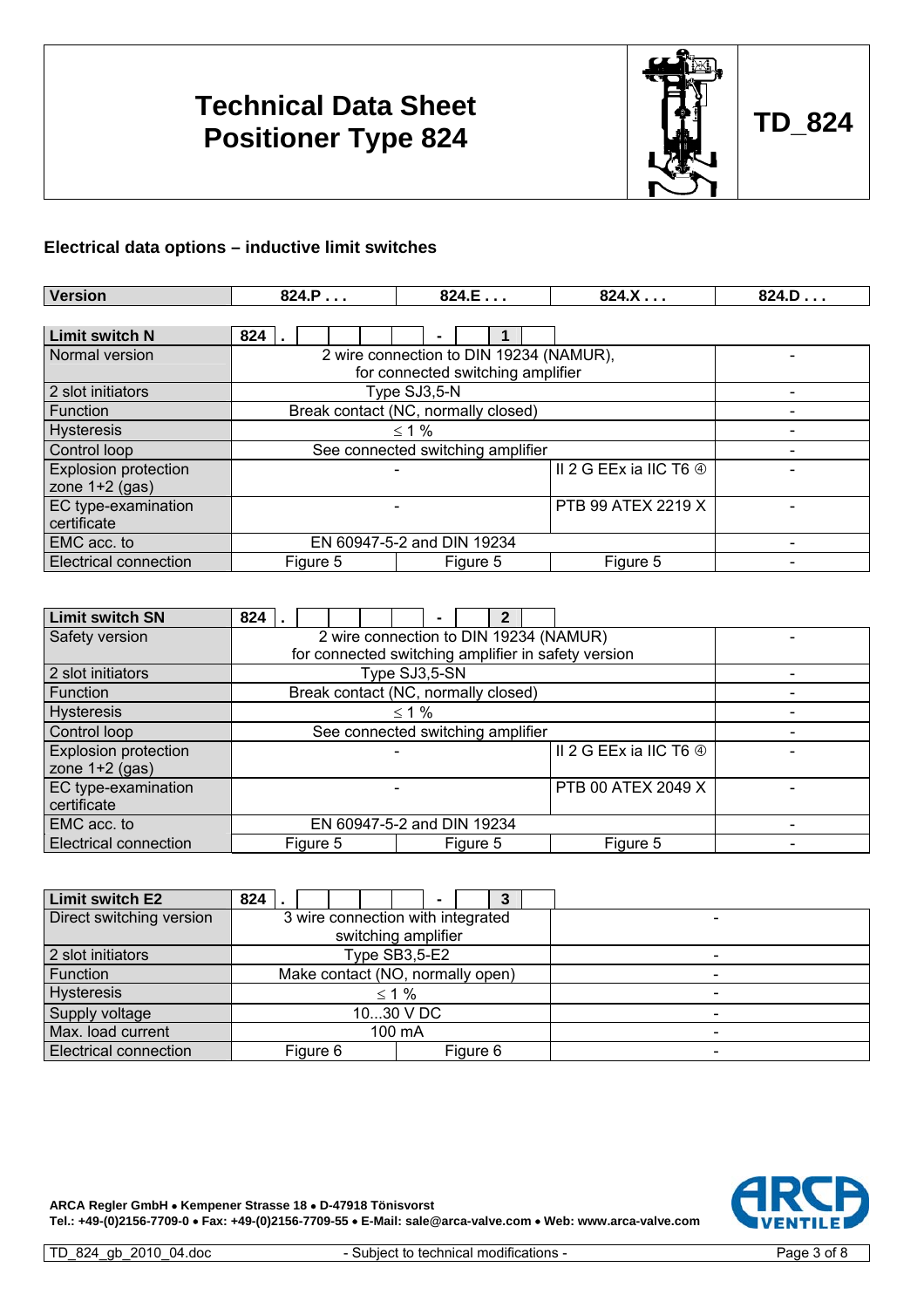## **Technical Data Sheet Positioner Type 824 CONSUMING THE POSITION RANGEMENT CONSUMING TO A 24**



#### **Electrical data options – potentiometer and position feedback**

| <b>Version</b>                      | 824.P    | 824.E                     | 824.X    | 824.D |  |  |  |  |  |  |
|-------------------------------------|----------|---------------------------|----------|-------|--|--|--|--|--|--|
|                                     |          |                           |          |       |  |  |  |  |  |  |
| <b>Potentiometer</b>                | 824      | $\mathbf{2}$              |          |       |  |  |  |  |  |  |
| Resistance                          |          | 200, 500 or 1000 Ohm 5    |          |       |  |  |  |  |  |  |
| Deviation of                        |          | $\leq$ 2 % $\circledcirc$ |          |       |  |  |  |  |  |  |
| characteristic                      |          |                           |          |       |  |  |  |  |  |  |
| Internal capacitance C <sub>i</sub> |          | $3,5$ pF                  |          |       |  |  |  |  |  |  |
| Internal inductance L <sub>i</sub>  |          | $10 \mu H$                |          |       |  |  |  |  |  |  |
| <b>Explosion protection</b>         |          |                           |          |       |  |  |  |  |  |  |
| EC type-examination                 |          |                           |          |       |  |  |  |  |  |  |
| certificate                         |          |                           |          |       |  |  |  |  |  |  |
| <b>Electrical connection</b>        | Figure 7 | Figure 7                  | Figure 7 |       |  |  |  |  |  |  |

| Position transmitter 3w        | 824      |                                       | 3 |
|--------------------------------|----------|---------------------------------------|---|
| 3 wire connection              |          | RWG, type 4522                        |   |
| Supply voltage                 |          | 1524 V DC                             |   |
| Output                         |          | 4(0) - 20 mA, short-circuit resistant |   |
| <b>Current limitation</b>      |          | at ca. 28 mA                          |   |
| Load resistance R <sub>i</sub> |          | $0 - 400$ Ohm                         |   |
| Deviation of                   |          | $< 2 \%$ 6                            |   |
| characteristic.                |          |                                       |   |
| <b>Electrical connection</b>   | Figure 8 | Figure 8                              |   |

| <b>Position transmitter 2w</b> | 824 |                           |                                    |  |              |  |          |  | 4 |  |
|--------------------------------|-----|---------------------------|------------------------------------|--|--------------|--|----------|--|---|--|
| 2 wire connection              |     | RWG, type TMT 136R        |                                    |  |              |  |          |  |   |  |
| Supply voltage                 |     |                           |                                    |  | 8.5  36 V DC |  |          |  |   |  |
| Output                         |     |                           | 4 - 20 mA, short-circuit resistant |  |              |  |          |  |   |  |
| <b>Current limitation</b>      |     | at ca. 36 mA              |                                    |  |              |  |          |  |   |  |
| Load resistance R <sub>i</sub> |     |                           | 1300 Ohm at 36 V DC                |  |              |  |          |  |   |  |
| Deviation of                   |     | $\leq$ 2 % $\circledcirc$ |                                    |  |              |  |          |  |   |  |
| characteristic.                |     |                           |                                    |  |              |  |          |  |   |  |
| <b>Explosion protection</b>    |     |                           |                                    |  |              |  |          |  |   |  |
| <b>EC</b> type-examination     |     |                           |                                    |  |              |  |          |  |   |  |
| certificate                    |     |                           |                                    |  |              |  |          |  |   |  |
| <b>Electrical connection</b>   |     | Figure 9                  |                                    |  |              |  | Figure 9 |  |   |  |

 $\odot$  Valid ambient temperature at other loops on request

- $\textcircled{2}$  Special version to 40° C (dew point < -50°C)
- <sup>3</sup> Special version NPT '/4"
- **4** Only by connection to valid switching amplifier
- g Adjustment of zero point and range at receiver terminal
- $\odot$  Deviation of characteristic depends on mounting and stroke, max. 5 %
- $\oslash$  Passive element, therefore an EC type-examination certificate is not required. The valid external inductance and capacitance  $(L_a u, C_a)$  must be higher then  $L_i$  and  $C_i$  of the potentiometer

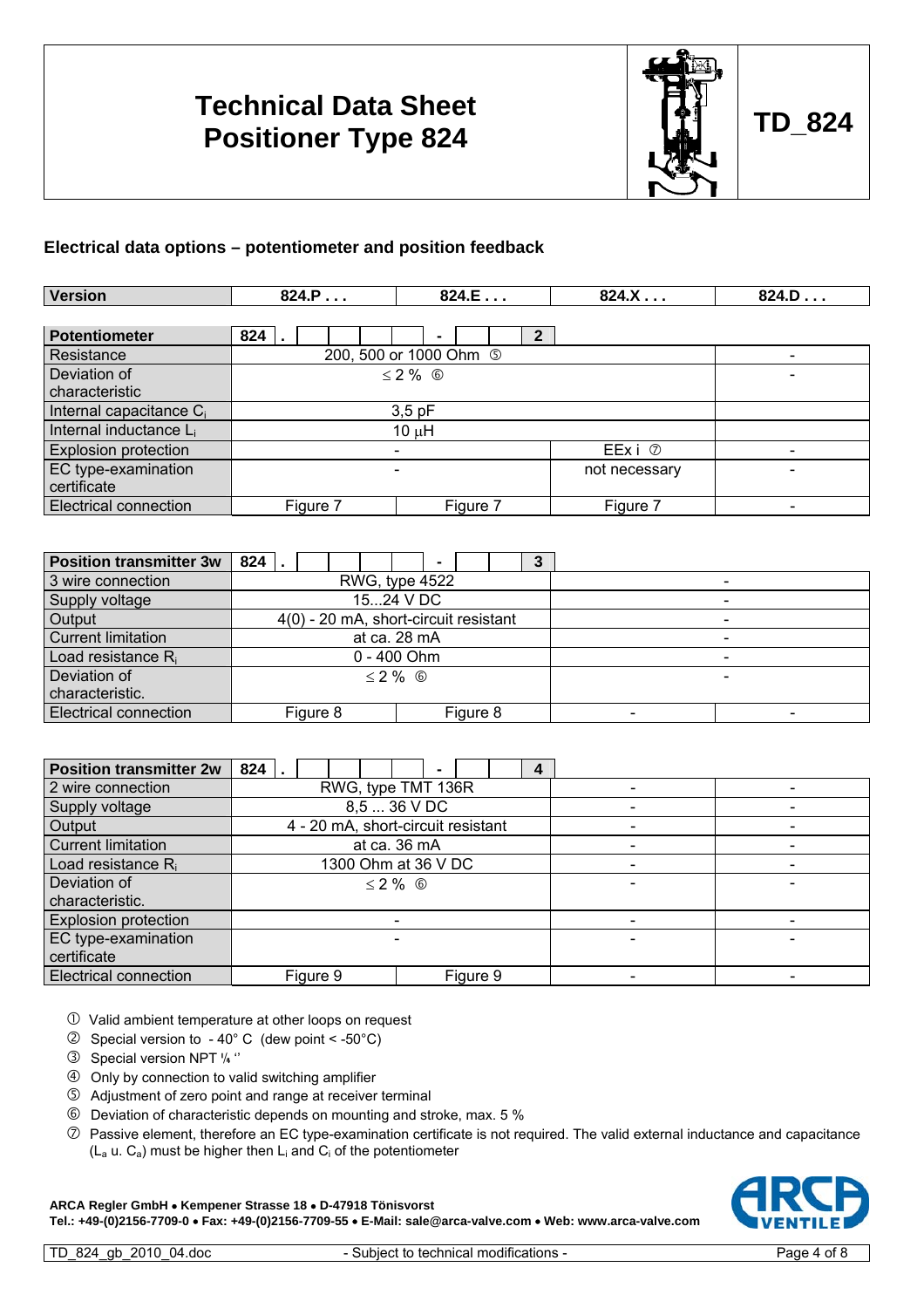

Figure 1 Dimensional drawing basic device type 824.P, 824.E and 824.X



Figure 2 Dimensional drawing pressure gauge block



Figure 3 Dimensional drawing flame-proof type 824.D

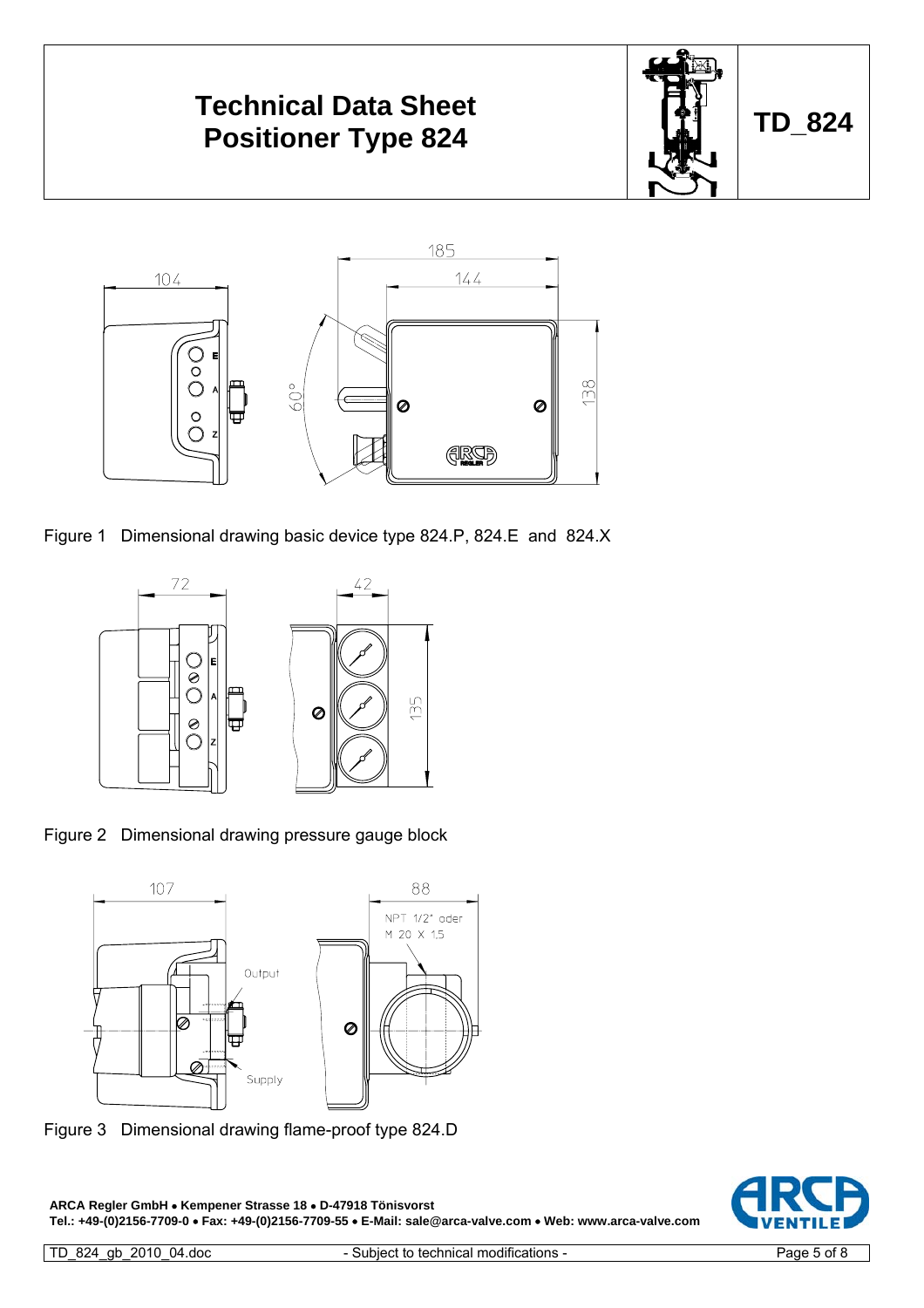

Figure 4 Electrical connection signal input basic device, type 824.E, 824.X and 824.D



 $20 \text{ m}$ 

Figure 5 Electrical connection 2 wire limit switch (N and SN)









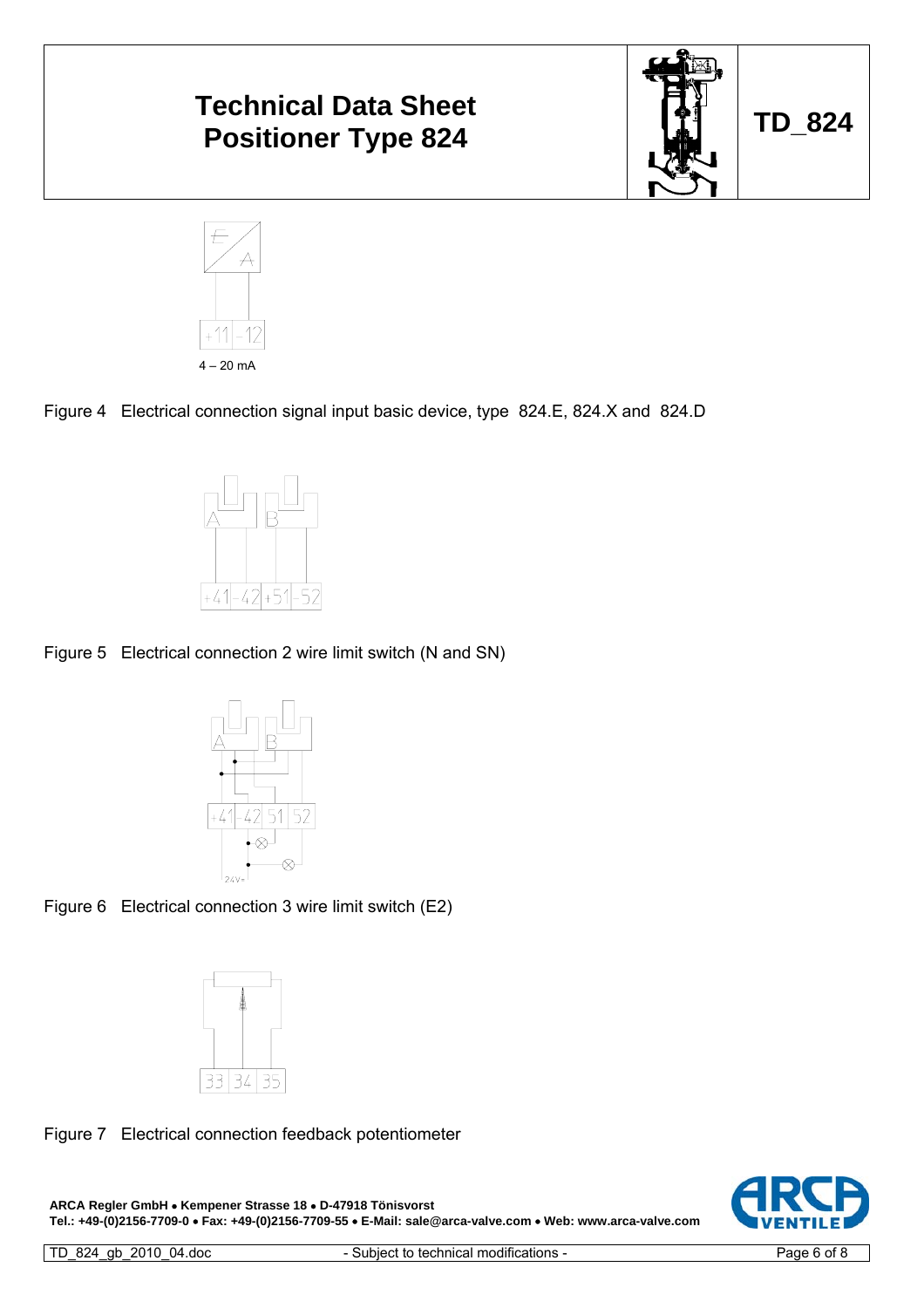